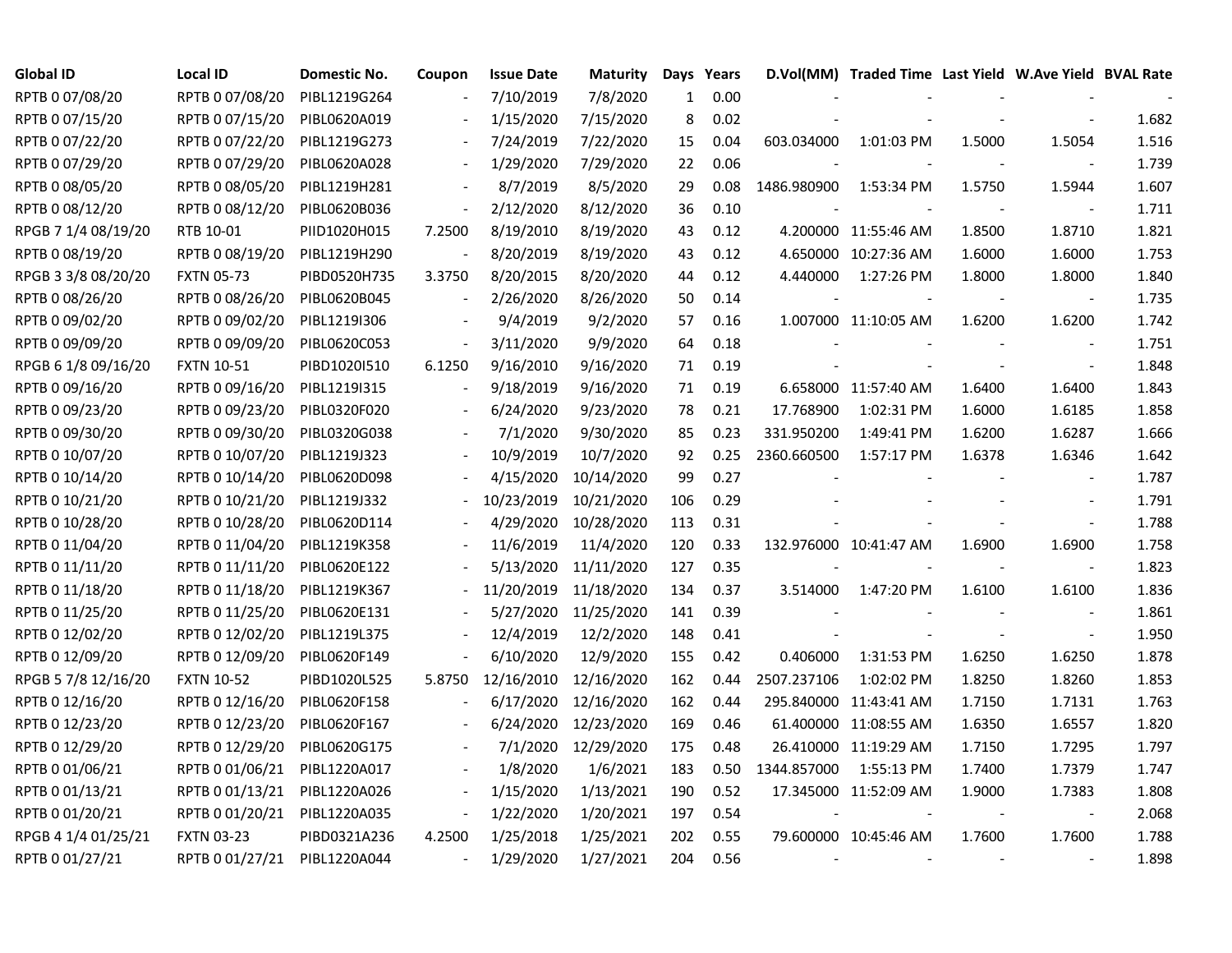| <b>Global ID</b>     | <b>Local ID</b>   | Domestic No. | Coupon                   | <b>Issue Date</b> | <b>Maturity</b> |     | Days Years |                | D.Vol(MM) Traded Time Last Yield W.Ave Yield BVAL Rate |        |                          |       |
|----------------------|-------------------|--------------|--------------------------|-------------------|-----------------|-----|------------|----------------|--------------------------------------------------------|--------|--------------------------|-------|
| RPTB 0 02/03/21      | RPTB 0 02/03/21   | PIBL1220B052 |                          | 2/5/2020          | 2/3/2021        | 211 | 0.58       | 587.076000     | 1:04:00 PM                                             | 1.7250 | 1.7205                   | 1.751 |
| RPTB 0 02/10/21      | RPTB 0 02/10/21   | PIBL1220B061 |                          | 2/12/2020         | 2/10/2021       | 218 | 0.60       |                |                                                        |        |                          | 1.871 |
| RPTB 0 02/17/21      | RPTB 0 02/17/21   | PIBL1220B070 | $\blacksquare$           | 2/19/2020         | 2/17/2021       | 225 | 0.62       |                |                                                        |        | $\overline{\phantom{a}}$ | 1.876 |
| RPTB 0 02/24/21      | RPTB 0 02/24/21   | PIBL1220B089 | $\overline{\phantom{a}}$ | 2/26/2020         | 2/24/2021       | 232 | 0.64       | 11.793000      | 1:17:21 PM                                             | 1.7150 | 1.7150                   | 1.848 |
| RPGB 7 3/8 03/03/21  | RTB 10-02         | PIID1021C027 | 7.3750                   | 3/3/2011          | 3/3/2021        | 239 | 0.65       |                |                                                        |        | $\blacksquare$           | 1.895 |
| RPTB 0 03/03/21      | RPTB 0 03/03/21   | PIBL1220C097 | $\blacksquare$           | 3/4/2020          | 3/3/2021        | 239 | 0.65       |                |                                                        |        |                          | 1.907 |
| RPTB 0 03/10/21      | RPTB 0 03/10/21   | PIBL1220C104 | $\blacksquare$           | 3/11/2020         | 3/10/2021       | 246 | 0.67       |                |                                                        |        |                          | 1.892 |
| RPTB 0 03/17/21      | RPTB 0 03/17/21   | PIBL1220C113 | $\overline{\phantom{a}}$ | 3/18/2020         | 3/17/2021       | 253 | 0.69       |                |                                                        |        |                          | 1.973 |
| RPGB 3 1/2 03/20/21  | <b>FXTN 07-57</b> | PIBD0721C574 | 3.5000                   | 3/20/2014         | 3/20/2021       | 256 | 0.70       | 4500.000000    | 9:45:04 AM                                             | 1.7200 | 1.7200                   | 1.784 |
| RPTB 0 04/07/21      | RPTB 0 04/07/21   | PIBL1220D149 | $\overline{\phantom{a}}$ | 4/8/2020          | 4/7/2021        | 274 | 0.75       | 11.600000      | 1:57:31 PM                                             | 1.8500 | 1.8500                   | 1.991 |
| RPTB 0 04/14/21      | RPTB 0 04/14/21   | PIBL1220D158 | $\blacksquare$           | 4/15/2020         | 4/14/2021       | 281 | 0.77       | 18.229000      | 1:58:14 PM                                             | 1.8500 | 1.8500                   | 2.010 |
| RPTB 0 04/21/21      | RPTB 0 04/21/21   | PIBL1220D167 | $\blacksquare$           | 4/22/2020         | 4/21/2021       | 288 | 0.79       | $\blacksquare$ |                                                        |        | $\sim$                   | 1.950 |
| RPGB 6 1/2 04/28/21  | <b>FXTN 10-53</b> | PIBD1021D531 | 6.5000                   | 4/28/2011         | 4/28/2021       | 295 | 0.81       | 94.000000      | 1:32:53 PM                                             | 1.7500 | 1.8011                   | 1.983 |
| RPTB 0 04/28/21      | RPTB 0 04/28/21   | PIBL1220D176 |                          | 4/29/2020         | 4/28/2021       | 295 | 0.81       | 6.175000       | 1:17:35 PM                                             | 1.8250 | 1.8250                   | 1.900 |
| RPTB 0 05/05/21      | RPTB 0 05/05/21   | PIBL1220E184 |                          | 5/6/2020          | 5/5/2021        | 302 | 0.83       |                | 14.976000 11:22:39 AM                                  | 1.8250 | 1.8250                   | 1.878 |
| RPTB 0 05/12/21      | RPTB 0 05/12/21   | PIBL1220E193 |                          | 5/13/2020         | 5/12/2021       | 309 | 0.85       |                |                                                        |        |                          | 1.860 |
| RPTB 0 05/19/21      | RPTB 0 05/19/21   | PIBL1220E200 | $\overline{\phantom{a}}$ | 5/20/2020         | 5/19/2021       | 316 | 0.87       |                |                                                        |        |                          | 2.090 |
| RPTB 0 05/26/21      | RPTB 0 05/26/21   | PIBL1220E219 | $\blacksquare$           | 5/27/2020         | 5/26/2021       | 323 | 0.88       | 6.360000       | 1:20:25 PM                                             | 1.8250 | 1.8303                   | 1.925 |
| RPTB 0 06/02/21      | RPTB 0 06/02/21   | PIBL1220F227 | $\blacksquare$           | 6/3/2020          | 6/2/2021        | 330 | 0.90       | 5.156000       |                                                        |        | $\blacksquare$           | 1.903 |
| RPTB 0 06/09/21      | RPTB 0 06/09/21   | PIBL1220F236 | $\blacksquare$           | 6/10/2020         | 6/9/2021        | 337 | 0.92       | 2824.980000    | 1:56:26 PM                                             | 1.9250 | 1.8864                   | 1.889 |
| RPGB 4 7/8 06/13/21  | RTB 03-09         | PIID0321F092 | 4.8750                   | 6/13/2018         | 6/13/2021       | 341 | 0.93       |                | 556.000000 11:50:42 AM                                 | 1.8600 | 1.8007                   | 1.877 |
| RPTB 0 06/16/21      | RPTB 0 06/16/21   | PIBL1220F245 | $\blacksquare$           | 6/17/2020         | 6/16/2021       | 344 | 0.94       |                |                                                        |        | $\blacksquare$           | 1.940 |
| RPTB 0 06/23/21      | RPTB 0 06/23/21   | PIBL1220F254 |                          | 6/24/2020         | 6/23/2021       | 351 | 0.96       | 500.000000     | 1:42:31 PM                                             | 1.8650 | 1.8650                   | 1.893 |
| RPTB 0 06/30/21      | RPTB 0 06/30/21   | PIBL1220G262 |                          | 7/1/2020          | 6/30/2021       | 358 | 0.98       | 83.926000      | 1:39:14 PM                                             | 1.8450 | 1.8454                   | 1.893 |
| RPTB 0 07/07/21      | RPTB 0 07/07/21   | PIBL1220G271 | $\blacksquare$           | 7/8/2020          | 7/7/2021        | 365 | 1.00       | 291.372000     | 1:53:25 PM                                             | 1.8475 | 1.8383                   | 1.855 |
| RPGB 5 3/4 10/20/21  | RTB 10-03         | PIID1021J039 | 5.7500                   | 10/20/2011        | 10/20/2021      | 470 | 1.29       | $\overline{a}$ |                                                        |        | $\overline{\phantom{a}}$ | 2.041 |
| RPGB 5 3/4 11/24/21  | <b>FXTN 10-55</b> | PIBD1021K551 | 5.7500                   | 11/24/2011        | 11/24/2021      | 505 | 1.38       |                | 9.350000 10:26:47 AM                                   | 2.1000 | 2.1000                   | 1.985 |
| RPGB 63/8 01/19/22   | <b>FXTN 10-54</b> | PIBD1022G545 | 6.3750                   | 7/19/2011         | 1/19/2022       | 561 | 1.54       |                | 7.000000 11:09:18 AM                                   | 2.1900 | 2.1900                   | 2.060 |
| RPGB 4 01/26/22      | <b>FXTN 05-74</b> | PIBD0522A747 | 4.0000                   | 1/26/2017         | 1/26/2022       | 568 | 1.56       | 912.220000     | 1:51:11 PM                                             | 2.0400 | 2.0377                   | 2.092 |
| RPGB 15 03/14/22     | <b>FXTN 20-02</b> | PIBD2022C021 | 15.0000                  | 3/14/2002         | 3/14/2022       | 615 | 1.68       |                |                                                        |        |                          | 2.024 |
| RPGB 4 3/4 07/04/22  | <b>FXTN 03-24</b> | PIBD0322G247 | 4.7500                   | 7/4/2019          | 7/4/2022        | 727 | 1.99       |                | 8.000000 10:38:37 AM                                   | 2.0750 | 2.0750                   | 2.043 |
| RPGB 4 7/8 08/02/22  | <b>FXTN 10-56</b> | PIBD1022H562 | 4.8750                   | 8/2/2012          | 8/2/2022        | 756 | 2.07       |                |                                                        |        |                          | 2.174 |
| RPGB 4 3/4 09/13/22  | <b>FXTN 10-57</b> | PIBD1022I570 | 4.7500                   | 9/13/2012         | 9/13/2022       | 798 | 2.19       |                |                                                        |        |                          | 2.088 |
| RPGB 12 3/4 10/17/22 | <b>FXTN 20-03</b> | PIBD2022J033 | 12.7500                  | 10/17/2002        | 10/17/2022      | 832 | 2.28       |                |                                                        |        |                          | 2.099 |
| RPGB 4 5/8 12/04/22  | RTB 05-11         | PIID0522L114 | 4.6250                   | 12/4/2017         | 12/4/2022       | 880 | 2.41       | 98.420000      | 1:28:17 PM                                             | 2.0500 | 2.0474                   | 2.084 |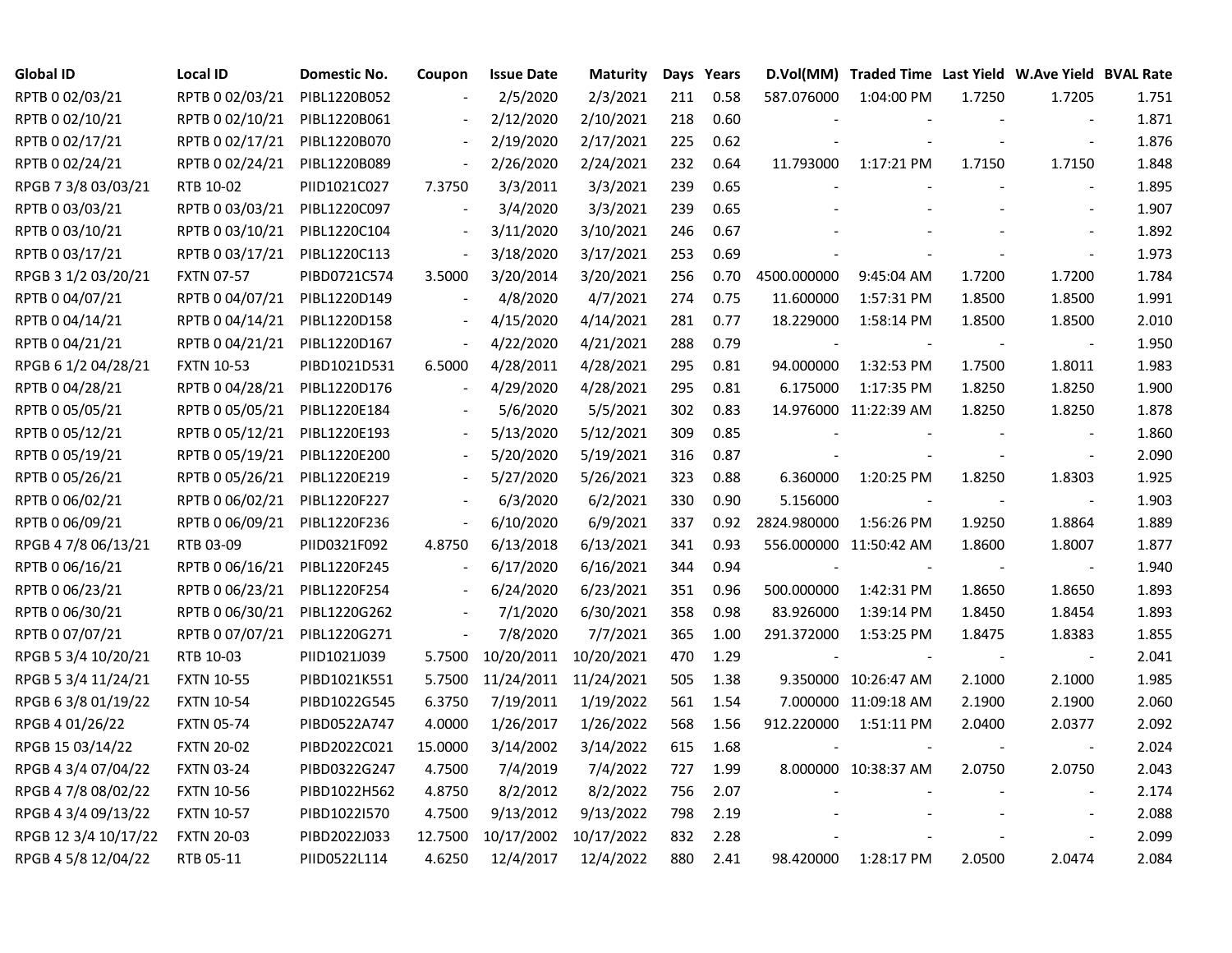| <b>Global ID</b>     | <b>Local ID</b>   | Domestic No. | Coupon  | <b>Issue Date</b> | <b>Maturity</b>       |     | Days Years |                         | D.Vol(MM) Traded Time Last Yield W.Ave Yield BVAL Rate |                          |                          |       |
|----------------------|-------------------|--------------|---------|-------------------|-----------------------|-----|------------|-------------------------|--------------------------------------------------------|--------------------------|--------------------------|-------|
| RPGB 4 12/06/22      | <b>FXTN 10-58</b> | PIBD1022L585 | 4.0000  | 12/6/2012         | 12/6/2022             | 882 | 2.42       |                         |                                                        |                          |                          | 2.116 |
| RPGB 4 3/8 02/11/23  | RTB 03-10         | PIID0323B101 | 4.3750  | 2/11/2020         | 2/11/2023             | 949 | 2.60       | 5680.928000             | 1:49:51 PM                                             | 2.0750                   | 2.0670                   | 2.113 |
| RPGB 13 02/20/23     | <b>FXTN 20-04</b> | PIBD2023B048 | 13.0000 | 2/20/2003         | 2/20/2023             | 958 | 2.62       |                         |                                                        |                          | $\sim$                   | 2.140 |
| RPGB 5 1/2 03/08/23  | <b>FXTN 05-75</b> | PIBD0523C752 | 5.5000  | 3/8/2018          | 3/8/2023              | 974 | 2.67       | 2.000000                | 1:08:56 PM                                             | 2.1050                   | 2.1050                   | 2.162 |
| RPGB 3 1/2 04/21/23  | <b>FXTN 07-58</b> | PIBD0723D588 | 3.5000  | 4/21/2016         | 4/21/2023 1,018       |     | 2.79       | 162.100000              | 1:32:55 PM                                             | 2.1400                   | 2.0714                   | 2.098 |
| RPGB 11 7/8 05/29/23 | <b>FXTN 20-05</b> | PIBD2023E054 | 11.8750 | 5/29/2003         | 5/29/2023 1,056       |     | 2.89       |                         |                                                        |                          | $\blacksquare$           | 2.172 |
| RPGB 3 1/4 08/15/23  | RTB 10-04         | PIID1023H046 | 3.2500  | 8/15/2013         | 8/15/2023 1,134       |     | 3.11       | 57.900000               | 1:13:14 PM                                             | 2.2000                   | 2.4319                   | 2.426 |
| RPGB 11 3/8 10/23/23 | <b>FXTN 20-06</b> | PIBD2023J068 | 11.3750 | 10/23/2003        | 10/23/2023 1,203      |     | 3.29       |                         |                                                        |                          | $\overline{\phantom{a}}$ | 2.216 |
| RPGB 6 1/4 03/12/24  | RTB 05-12         | PIID0524C129 | 6.2500  | 3/12/2019         | 3/12/2024 1,344       |     | 3.68       | 125.300000              | 1:23:50 PM                                             | 2.1625                   | 2.1204                   | 2.131 |
| RPGB 4 1/2 04/20/24  | <b>FXTN 07-59</b> | PIBD0724D595 | 4.5000  | 4/20/2017         | 4/20/2024 1,383       |     | 3.79       |                         |                                                        |                          | $\sim$                   | 2.359 |
| RPGB 12 3/8 06/03/24 | <b>FXTN 20-07</b> | PIBD2024F075 | 12.3750 | 6/3/2004          | 6/3/2024 1,427        |     | 3.91       |                         |                                                        |                          | $\sim$                   | 2.281 |
| RPGB 12 7/8 08/05/24 | <b>FXTN 20-08</b> | PIBD2024H086 | 12.8750 | 8/5/2004          | 8/5/2024 1,490        |     | 4.08       |                         |                                                        |                          | $\sim$                   | 2.300 |
| RPGB 4 1/8 08/20/24  | <b>FXTN 10-59</b> | PIBD1024H595 | 4.1250  | 8/20/2014         | 8/20/2024 1,505       |     | 4.12       | 1103.000000 10:50:00 AM |                                                        | 2.3250                   | 2.3250                   | 2.352 |
| RPGB 4 1/4 10/17/24  | <b>FXTN 05-76</b> | PIBD0524J762 | 4.2500  | 10/17/2019        | 10/17/2024 1,563      |     | 4.28       | 300.000000              |                                                        |                          | $\overline{\phantom{a}}$ | 2.194 |
| RPGB 13 3/4 11/11/24 | <b>FXTN 20-09</b> | PIBD2024K091 | 13.7500 | 11/11/2004        | 11/11/2024 1,588      |     | 4.35       |                         |                                                        |                          | $\overline{\phantom{a}}$ | 2.330 |
| RPGB 5 3/4 04/12/25  | <b>FXTN 07-61</b> | PIBD0725D618 | 5.7500  | 4/12/2018         | 4/12/2025 1,740       |     | 4.76       |                         | 260.000000 10:51:11 AM                                 | 2.1250                   | 2.3447                   | 2.350 |
| RPGB 12 1/8 04/14/25 | <b>FXTN 20-10</b> | PIBD2025D103 | 12.1250 | 4/14/2005         | 4/14/2025 1,742       |     | 4.77       |                         |                                                        |                          | $\overline{\phantom{a}}$ | 2.376 |
| RPGB 3 5/8 09/09/25  | <b>FXTN 10-60</b> | PIBD1025I608 | 3.6250  | 9/9/2015          | 9/9/2025 1,890        |     | 5.18       | 2429.000000             | 1:08:19 PM                                             | 2.2500                   | 2.2500                   | 2.284 |
| RPGB 12 1/8 10/20/25 | <b>FXTN 20-11</b> | PIBD2025J116 | 12.1250 | 10/20/2005        | 10/20/2025 1,931      |     | 5.29       |                         |                                                        | $\overline{\phantom{a}}$ | $\overline{\phantom{a}}$ | 2.437 |
| RPGB 18 1/4 11/29/25 | <b>FXTN 25-01</b> | PIBD2525K015 | 18.2500 | 11/29/2000        | 11/29/2025 1,971      |     | 5.40       |                         |                                                        |                          |                          | 2.451 |
| RPGB 10 1/4 01/19/26 | <b>FXTN 20-12</b> | PIBD2026A122 | 10.2500 | 1/19/2006         | 1/19/2026 2,022       |     | 5.54       |                         |                                                        |                          | $\overline{\phantom{a}}$ | 2.468 |
| RPGB 6 1/4 02/14/26  | <b>FXTN 07-62</b> | PIBD0726B627 | 6.2500  | 2/14/2019         | 2/14/2026 2,048       |     | 5.61       |                         | 1.000000 11:47:44 AM                                   | 2.3750                   | 2.3750                   | 2.272 |
| RPGB 3 1/2 09/20/26  | RTB 10-05         | PIID1026I057 | 3.5000  | 9/20/2016         | 9/20/2026 2,266       |     | 6.20       | 41.450000               | 1:38:49 PM                                             | 2.9000                   | 2.8351                   | 2.674 |
| RPGB 6 1/4 10/20/26  | RTB 15-01         | PIID1526J019 | 6.2500  | 10/20/2011        | 10/20/2026 2,296      |     | 6.29       | 0.284000                | 9:52:17 AM                                             | 3.8000                   | 3.8000                   | 2.569 |
| RPGB 8 12/07/26      | <b>FXTN 20-13</b> | PIBD2026L139 | 8.0000  | 12/7/2006         | 12/7/2026 2,344       |     | 6.42       |                         |                                                        |                          | $\sim$                   | 2.580 |
| RPGB 5 3/8 03/01/27  | RTB 15-02         | PIID1527C023 | 5.3750  | 3/1/2012          | 3/1/2027 2,428        |     | 6.65       |                         |                                                        |                          | $\overline{a}$           | 2.644 |
| RPGB 4 3/4 05/04/27  | <b>FXTN 10-61</b> | PIBD1027E617 | 4.7500  | 5/4/2017          | 5/4/2027 2,492        |     | 6.82       |                         |                                                        |                          | $\blacksquare$           | 2.811 |
| RPGB 8 5/8 09/06/27  | <b>FXTN 20-14</b> | PIBD2027I140 | 8.6250  | 9/6/2007          | 9/6/2027 2,617        |     | 7.17       |                         |                                                        |                          | $\sim$                   | 2.676 |
| RPGB 6 1/4 03/22/28  | <b>FXTN 10-63</b> | PIBD1028C635 | 6.2500  | 3/22/2018         | 3/22/2028 2,815       |     | 7.71       |                         | 78.000000 11:57:22 AM                                  | 2.7250                   | 2.7167                   | 2.726 |
| RPGB 9 1/2 12/04/28  | <b>FXTN 20-15</b> | PIBD2028L151 | 9.5000  | 12/4/2008         | 12/4/2028 3,072       |     | 8.41       |                         | 180.000000 10:23:53 AM                                 | 3.0500                   | 3.0500                   | 3.062 |
| RPGB 6 7/8 01/10/29  | <b>FXTN 10-64</b> | PIBD1029A644 | 6.8750  | 1/10/2019         | 1/10/2029 3,109       |     | 8.51       | 1127.000000             | 1:22:30 PM                                             | 2.7250                   | 2.6474                   | 2.752 |
| RPGB 8 3/4 05/27/30  | <b>FXTN 20-16</b> | PIBD2030E166 | 8.7500  | 5/27/2010         | 5/27/2030 3,611       |     | 9.89       |                         |                                                        |                          | $\blacksquare$           | 2.875 |
| RPGB 12 1/2 07/28/30 | <b>FXTN 25-02</b> | PIBD2530G029 | 12.5000 | 7/28/2005         | 7/28/2030 3,673 10.06 |     |            |                         |                                                        |                          | $\blacksquare$           | 2.888 |
| RPGB 11 1/4 01/26/31 | <b>FXTN 25-03</b> | PIBD2531A032 | 11.2500 | 1/26/2006         | 1/26/2031 3,855 10.55 |     |            |                         |                                                        |                          | $\sim$                   | 2.901 |
| RPGB 8 07/19/31      | <b>FXTN 20-17</b> | PIBD2031G171 | 8.0000  | 7/19/2011         | 7/19/2031 4,029 11.03 |     |            | 255.000000              | 1:23:47 PM                                             | 2.8250                   | 2.8181                   | 2.835 |